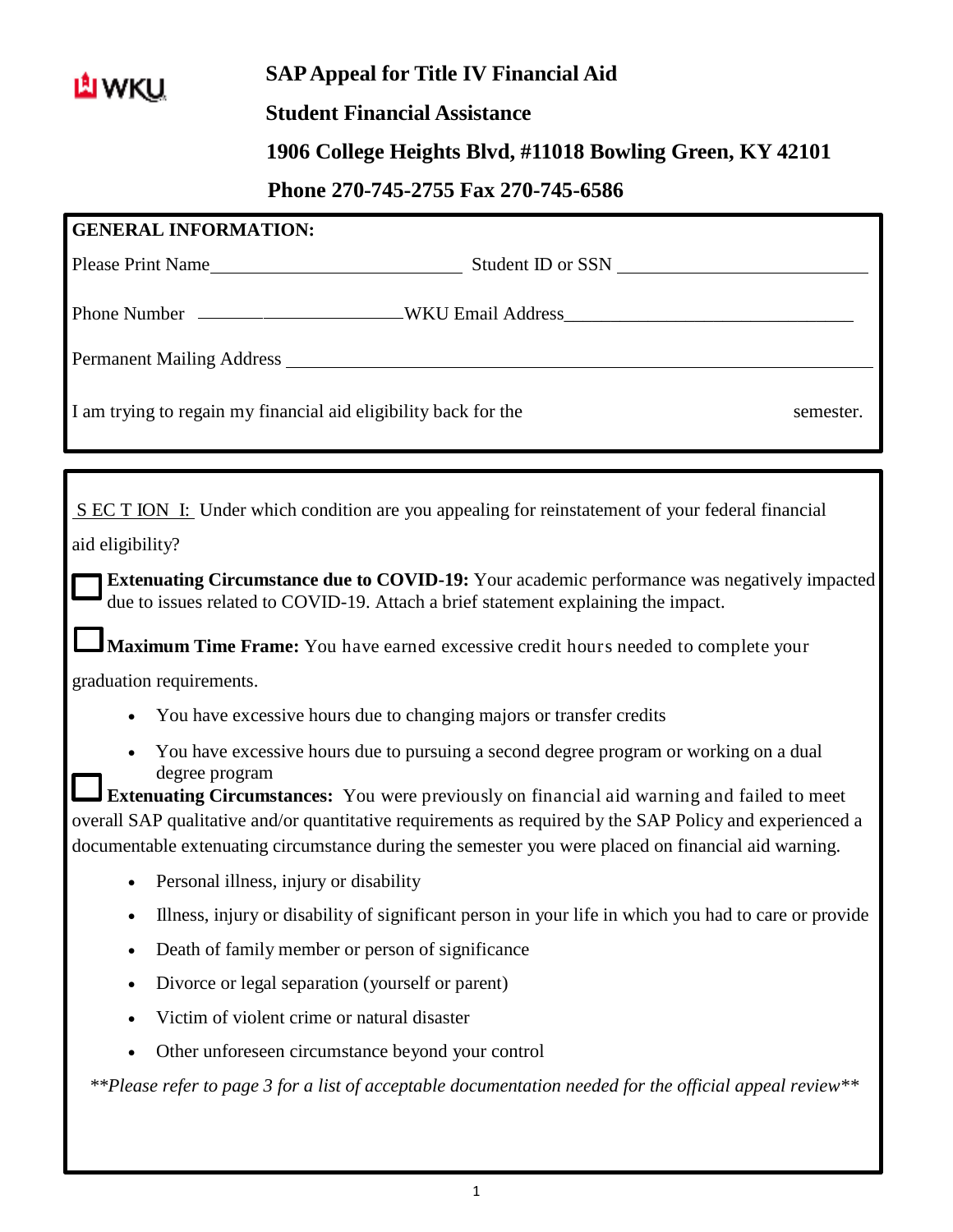SEC TI ON II: Written statement/explanation of your situation.

- A. Please submit a written/typed, detailed statement indicating the reason(s) you failed to meet Satisfactory Academic Progress standards
- B. Please submit a written/typed, detailed statement indicating how your situation has changed to allow you to meet Satisfactory Academic Progress standards
- C. Please submit a written/typed, detailed statement indicating what plans are in place for you to meet the Satisfactory Academic Progress standards and to become academically successful moving forward

SECTION III: Certification and Acknowledgement of Appeal Process

By signing this form, I certify that I have read and agree to: 1) If my appeal is denied, I am responsible for full payment of fees, 2) I am responsible for any payment due while my appeal is being processed, 3) I am responsible to see that all my application materials have been submitted, 4) I have read and agreed to the WKU SAP Policy standards, 5) If my appeal is approved, any aid that I may be receiving could be delayed since my unsatisfactory academic progress has/had delayed awarding processes, 6) If my appeal is approved, I must abide by the terms specified in my Academic Plan, 7) It is my responsibility to monitor academic year and lifetime eligibility limits for all TIV programs

Student Signature Date

| <b>FOR OFFICE USE ONLY</b>                                                                                                                                                                                                     |                  |                 |               |                    |                |                |  |  |  |
|--------------------------------------------------------------------------------------------------------------------------------------------------------------------------------------------------------------------------------|------------------|-----------------|---------------|--------------------|----------------|----------------|--|--|--|
| Last term student attended and performance was determined to be unsatisfactory example and the state of the state of the state of the state of the state of the state of the state of the state of the state of the state of t |                  |                 |               |                    |                |                |  |  |  |
|                                                                                                                                                                                                                                |                  |                 |               | Changed to         |                |                |  |  |  |
| <b>SGASTDN:</b>                                                                                                                                                                                                                | <b>Associate</b> | <b>Bachelor</b> | <b>Master</b> | <b>Doctoral</b>    | <b>UG</b> Cert | <b>GR</b> Cert |  |  |  |
| <b>SHATERM:</b> Overall Attempted Hours <b>Conserversity Overall Earned Hours</b>                                                                                                                                              |                  |                 |               |                    |                |                |  |  |  |
|                                                                                                                                                                                                                                |                  | WKU GPA_        |               | <b>Overall GPA</b> |                |                |  |  |  |
|                                                                                                                                                                                                                                |                  |                 |               |                    |                |                |  |  |  |